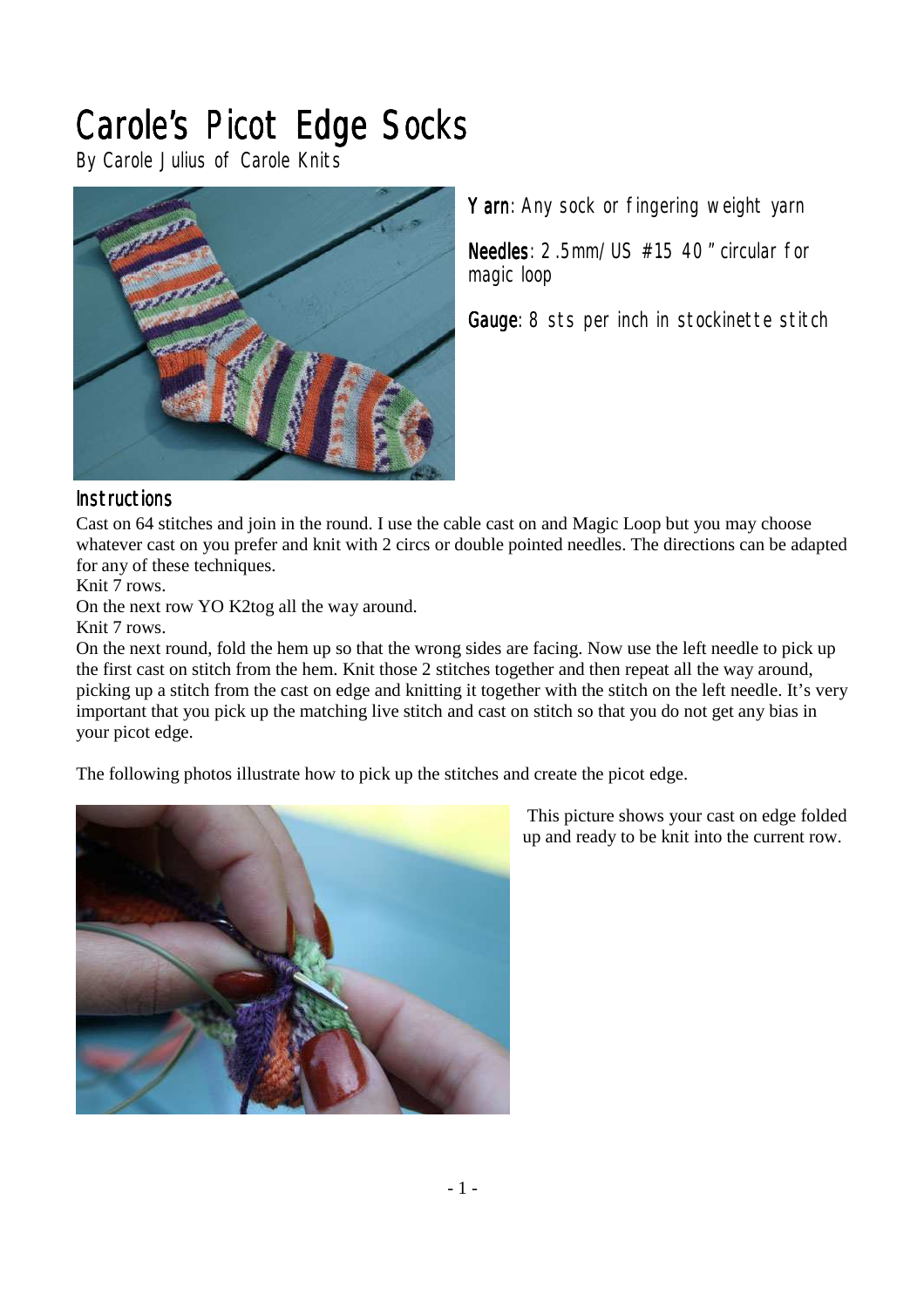

These are the loops of your cast on edge, each loop represents one stitch to be picked up and knit. The arrow is pointing to the loop you want to pick up and knit.

Here you can see the loop picked up and ready to be knit into the current row of knitting

.



Finally, here is the finished picot edge!